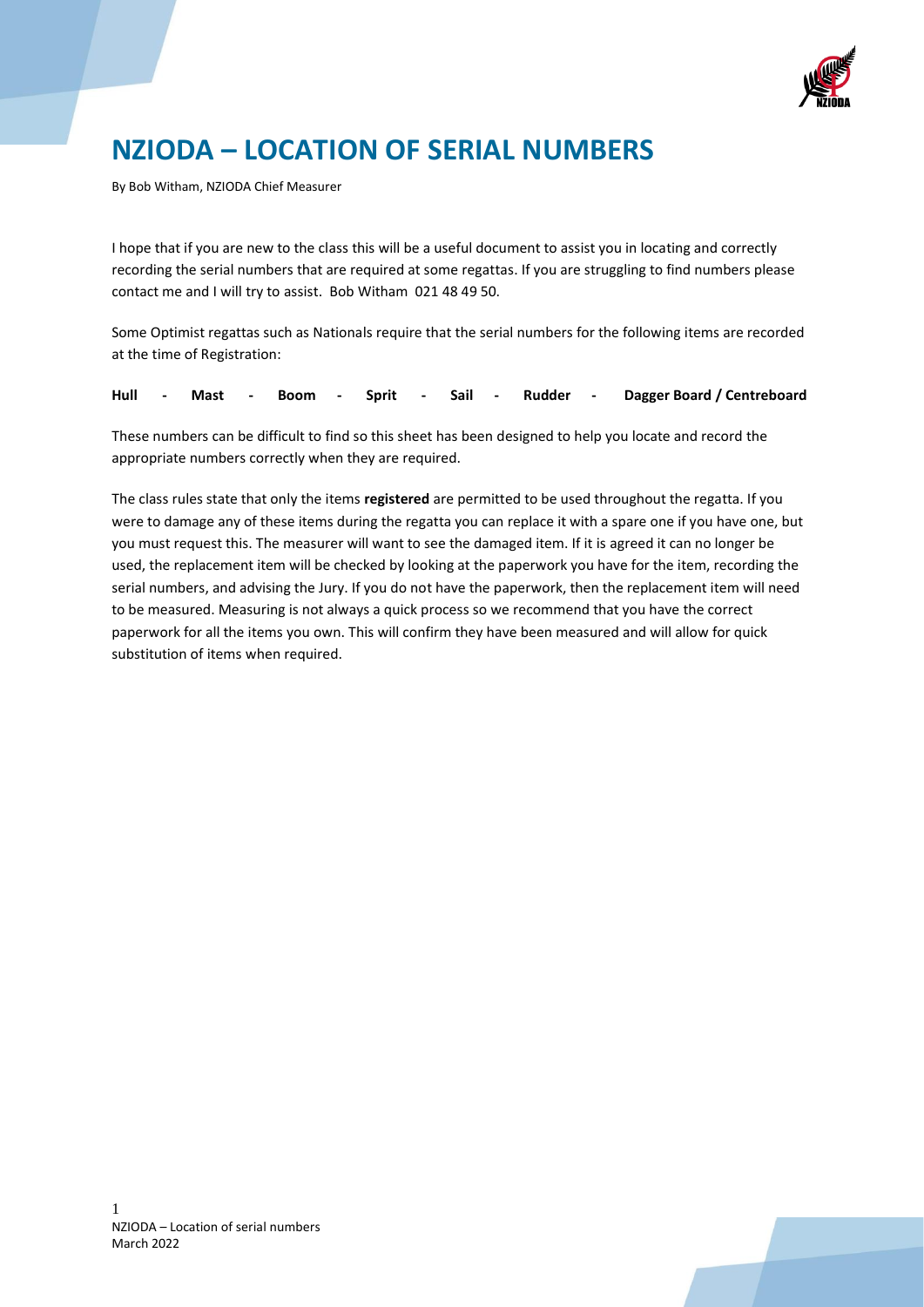

### **1. HULL NUMBER**

This is located on the forward transom / bow. It is moulded into the bow on GRP hulls by the manufacturer and will be a number like this example (Picture 1*, 0340A098307 H***)**



The ISAF number may be required at some events. The ISAF number is always on the starboard side of the thwart that the mast is stepped into. (Picture 2)



#### **2. MAST, BOOM, AND SPRIT NUMBERS (Spar Numbers)**

There are a number of different manufacturers of spars. New spars will all have a serial number that is visible. It may be a small white label with blue numbers (Picture 3, *39239*), or it could be engraved into the spar (Picture 4, *Optimax 417983*). On older spars this may have disappeared over time, especially if it is a label. The engraved numbers can also be hard to see but can often be found with a magnifying glass. If the number is no longer visible the measurer will re- measure the spar, give it a new number, and provide paperwork to be kept by the sailor. The measurer will also keep a copy of the paperwork and a record of new numbers allocated.



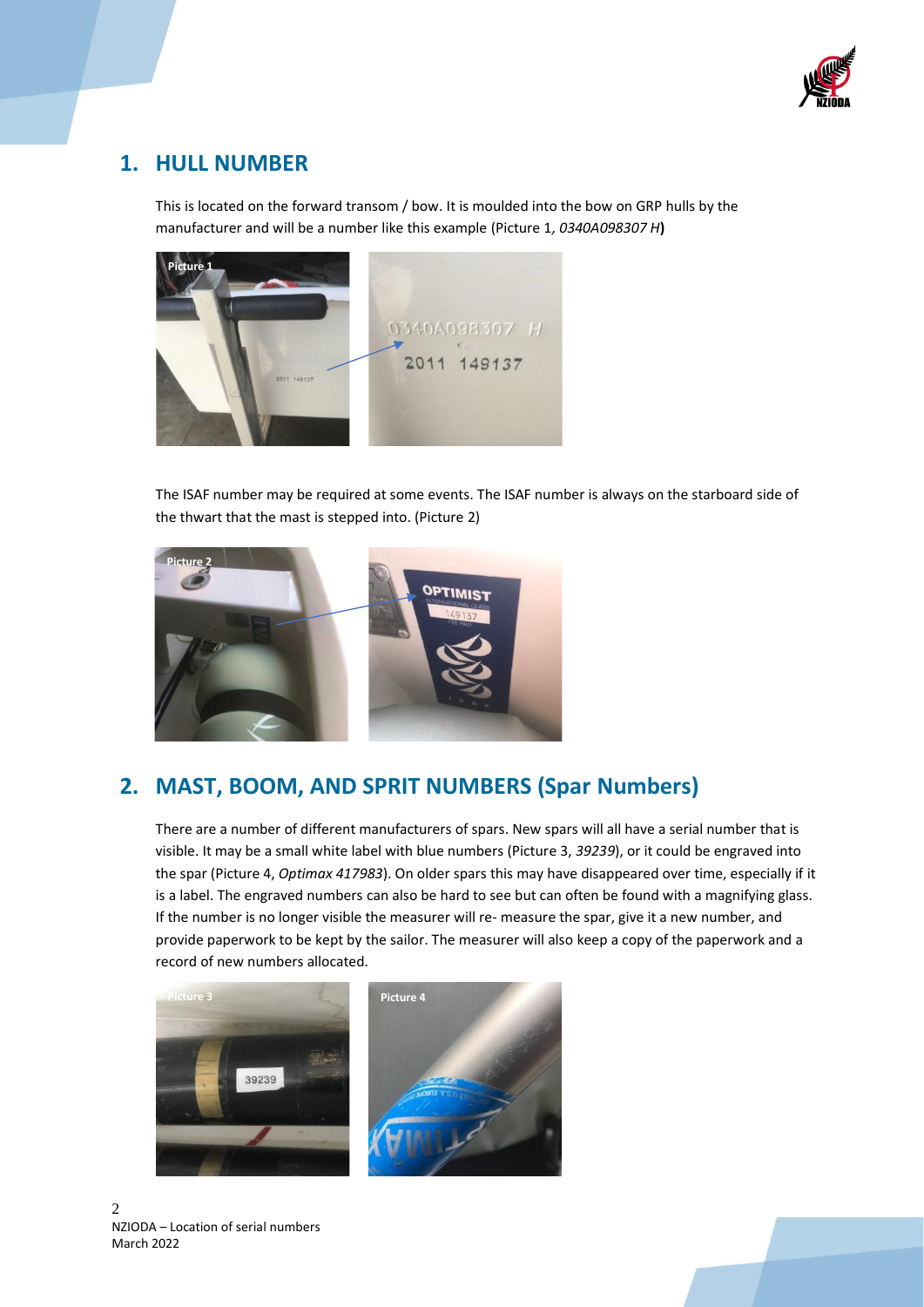

In most cases the spars will have various manufacturers' brand names, for example Optimax MK 3 or Optiparts Black Gold.

This type and colour label is common on black spars.



#### **3. Sail Numbers and Sail Serial Numbers**

There are a number of sailmakers producing optimist sails. A sheet that records all the measurements the sail should comply with should be in the boat's paperwork.

The sail number is the big number towards the top of the sail eg NZL 4566.

All sails are also required to have a serial number. The serial number is either on a plastic button or a label sewn onto the sail at the Tack. The Tack is the sail corner where the boom and the mast connect.

These photos show a sewn-on serial number label at the tack. (Picture 6, *22288*)